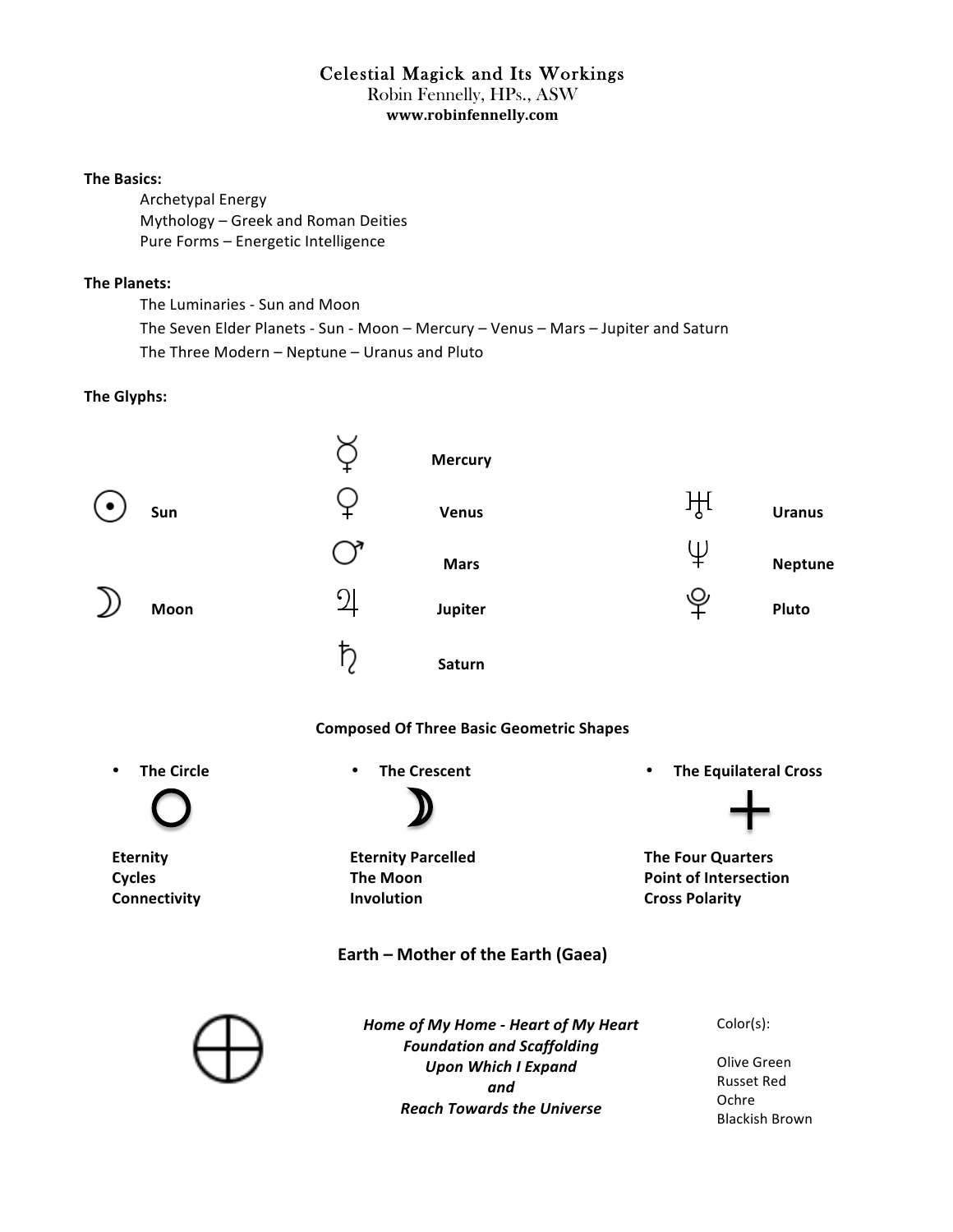# **The Luminaries**



**SUN Standing in the LIGHT of Will and Power** 

| Element:                        | Fire | Day of the Week:   | Sunday |
|---------------------------------|------|--------------------|--------|
| Astrological Sign of Rulership: | Leo  | $\parallel$ Color: | Gold   |
|                                 |      |                    |        |

|                                 | <b>MOON</b><br>Flowing with the Inner Waters of Memory and Collective Thought |                 |                 |
|---------------------------------|-------------------------------------------------------------------------------|-----------------|-----------------|
|                                 |                                                                               |                 |                 |
| Orbit – 28 days                 |                                                                               |                 |                 |
| Element:                        | Water                                                                         | Day of the Week | Monday          |
| Astrological Sign of Rulership: | Cancer                                                                        | Color:          | Violet (Silver) |

**Two of Synthesis** 



# **MERCURY – Messenger to the Gods (Hermes) The Exhale of Communication and Vehicle of Expression**

Element: Air/Water Day of the Week: Wednesday Astrological Sign of Rulership: Gemini and Virgo | Color: Crange

## **VENUS – Goddess of Beauty and Love (Aphrodite) Effective Collaboration of Strength Through Balance and Refinement**

Element: Element: Earth/Water Astrological Sign of Rulership: Taurus and Libra

| Day of the Week: | Friday |
|------------------|--------|
| Color:           | Green  |

**Three of Structure**

**Mars - Fire of Will Jupiter - Expansion of Breath Saturn - Foundation of Earth**



### **MARS – God of War (Ares) A Call to Action through Willful Intent and Self -Assertion**

| Element:                        | Fire            | $\parallel$ Day of the Week: | Tuesday |
|---------------------------------|-----------------|------------------------------|---------|
| Astrological Sign of Rulership: | Aries (Scorpio) | Color:                       | Red     |
|                                 |                 |                              |         |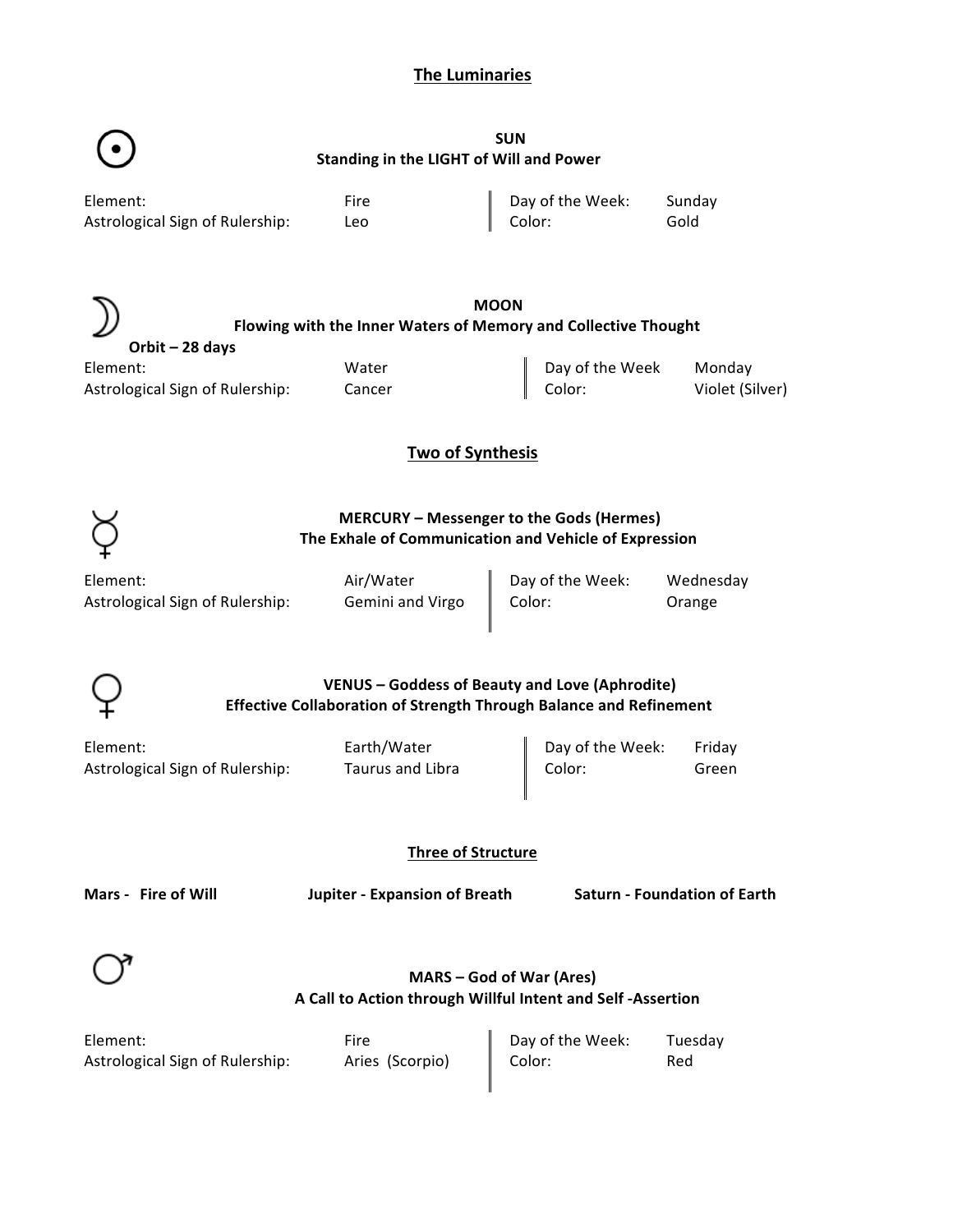| JUPITER – King of the Gods (Zeus)                                                     |
|---------------------------------------------------------------------------------------|
| <b>Expanding Your Reach Towards Expansion and Application Of Informed Contraction</b> |

| Element:<br>Astrological Sign of Rulership:                                                           | Air/Fire<br>Sagittarius (Pisces)                                                                                              | Day of the Week:<br>Color:                        | Thursday<br>Blue                                                                                |
|-------------------------------------------------------------------------------------------------------|-------------------------------------------------------------------------------------------------------------------------------|---------------------------------------------------|-------------------------------------------------------------------------------------------------|
|                                                                                                       | SATURN - Lord of Time and the Ages (Cronus)<br>Manifestation Through Structure, Order and Time                                |                                                   |                                                                                                 |
| Element:<br>Astrological Sign of Rulership:                                                           | Water/Earth<br>Capricorn (Aquarius)                                                                                           | Day of the Week:<br>Color:                        | Saturday<br><b>Black</b>                                                                        |
| Orbital Cycle 28 - 30 Years & Saturn Return - Occurs approx. on the Triunes - 29 - 30 * 58-60 * 88-90 |                                                                                                                               |                                                   |                                                                                                 |
|                                                                                                       | <b>Three of Higher Vibration</b>                                                                                              |                                                   |                                                                                                 |
|                                                                                                       | <b>URANUS - Primal Deity of the Heavens</b><br>Opening to a New Perspective * The Higher Resonance of Mercury = Uranus = Mind |                                                   |                                                                                                 |
| Element:<br>Astrological Sign of Rulership:                                                           | Air/Fire/Water<br>Aquarius<br><b>Catalyzing of the Collective Consciousness</b>                                               | Day of the Week:<br>Color:                        | None<br>Multi-colored                                                                           |
| <b>Orbital - Uranus</b><br>84 Years                                                                   |                                                                                                                               | 7 year changes = $12/7$ -yr. cycles               |                                                                                                 |
|                                                                                                       | <b>NEPTUNE - God of the Sea (Poseidon)</b><br>Clarity Through Insight * The Higher Resonance of Venus = Neptune = Heart       |                                                   |                                                                                                 |
| Element:<br>Astrological Sign of Rulership:                                                           | Water<br>Pisces<br><b>Awareness of the Collective Consciousness - A Sense of Oneness</b>                                      | Day of the Week: None<br>Color: Grey (Aquamarine) |                                                                                                 |
| <b>Orbital - Neptune</b><br>165 Years<br>14 year changes = $11.75/14$ yr. cycles                      |                                                                                                                               |                                                   |                                                                                                 |
| <b>Pluto = Spirit</b>                                                                                 |                                                                                                                               | PLUTO - God of the Underworld (Hades)             | Transformative Chaos Towards Bringing the Unconscious to Light * The Higher Resonance of Mars = |
| Element:<br>Astrological Sign of Rulership:                                                           | Water<br>Scorpio                                                                                                              | Day of the Week:<br>Color:                        | None<br>White (Black)                                                                           |
| <b>Auspicious Events:</b>                                                                             |                                                                                                                               |                                                   |                                                                                                 |

# • **Retrogrades: Focusing the energy**

 $\overline{2}$ 

- $\circ$  Mercury Communication put on hold May 18 June 11
- $\circ$  Jupiter Expanding upon and drawing it in through April 8
- $\circ$  Saturn Redefining and restructuring Mar. 14 Aug 1